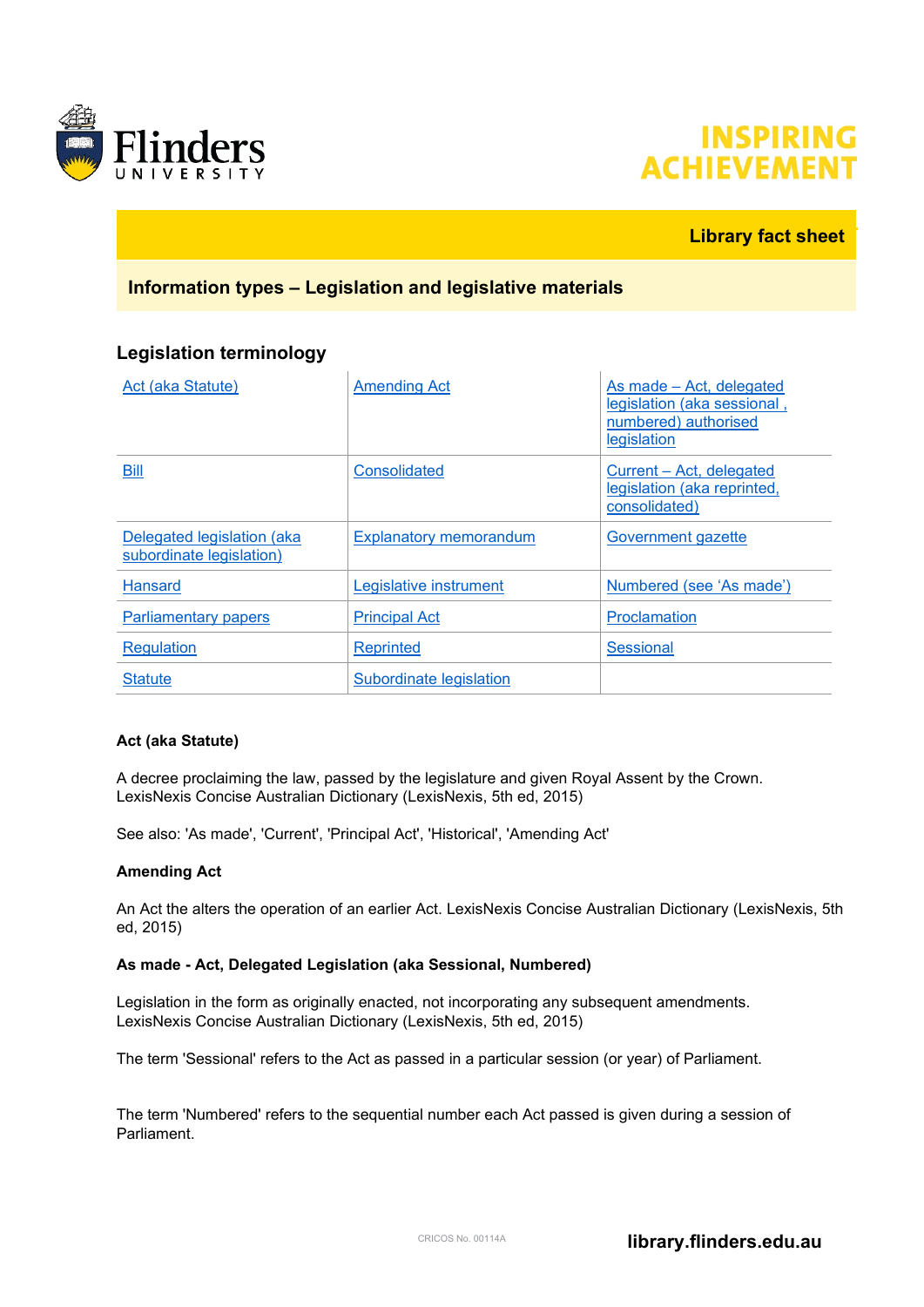#### **Authorised legislation**

The official version of legislation, as published under the jurisdiction's Act that regulates the publication of legislative materials.

This version is generally the preferred version to cite in court.

Authorised legislation can be found from the legislation website of the relevant jurisdiction. Generally, only the PDF version is authorised and will often be indicated by a tick. If an authorised version cannot be found online, refer to the printed version from the government printer.

For more details, check the relevant jursidiction's legislation website for any disclaimer.

#### <span id="page-1-0"></span>**Bill**

The draft form of an Act, as introduced into Parliament.

#### <span id="page-1-1"></span>**Consolidated (see 'Current' below)**

#### **Current - Act, Delegated Legislation (aka Reprinted, Consolidated)**

A version of legislation that incorporates all amendments since the original legislation was enacted.

The term 'Reprinted' refers to the process of reprinting, or republishing, the Act or Delegated legislation each time amendments come into force.

The term 'Consolidated' refers to the process of consolidating the amendments into the original Act or Delegated Legislation.

#### <span id="page-1-2"></span>**Delegated legislation (aka Subordinate legislation)**

Legislation made by a person or body other than Parliament, under authority granted to that person or body by an Act of Parliament. Includes: regulations, by-laws, rules, ordinances, etc.

LexisNexis Concise Australian Dictionary (LexisNexis, 5th ed, 2015)

#### <span id="page-1-3"></span>**Explanatory memorandum**

A document issued with a Bill to explain the aims and operation of the proposed legislation.

#### <span id="page-1-4"></span>**Government gazette**

An official journal published by government, containing information such as: proclamations that bring legislation into operation; notification of government decisions and subordinate legislation; public service appointments; government tenders; and electoral notices. LexisNexis Concise Australian Dictionary (LexisNexis, 5th ed, 2015)

#### <span id="page-1-5"></span>**Hansard**

A record of parliamentary debates and speeches made in Parliament.

#### <span id="page-1-6"></span>**Legislative instrument**

The term given to Commonwealth delegated legislation.

#### <span id="page-1-7"></span>**Numbered (see 'As made' above)**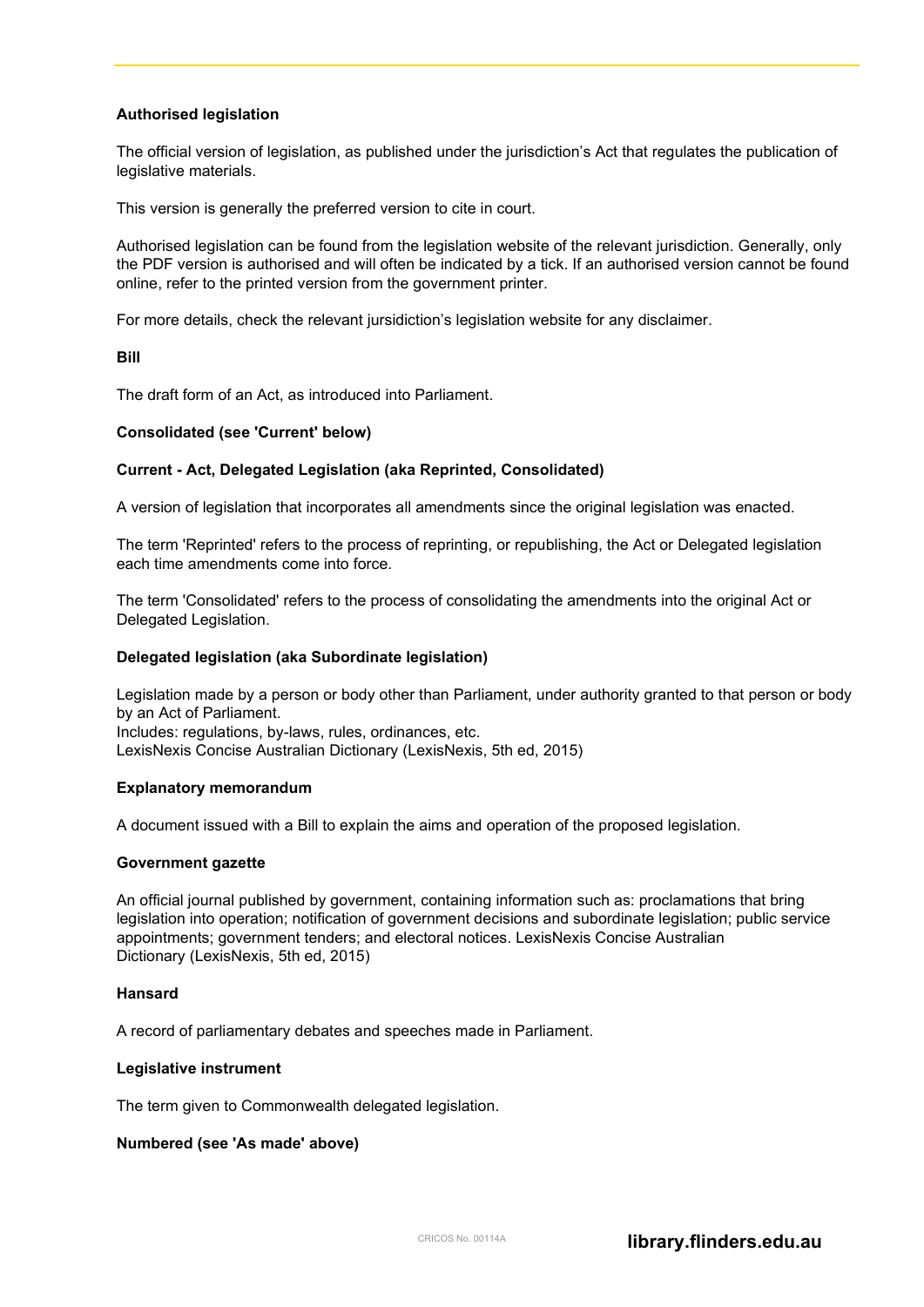#### <span id="page-2-0"></span>**Parliamentary papers**

Papers presented to Parliament.

Includes documents such as: annual reports of government agencies; reports of royal commissions and other government inquiries; and parliamentary committee reports.

#### <span id="page-2-1"></span>**Principal Act**

An Act of Parliament that deals comprehensively with a given area of law. LexisNexis Concise Australian Dictionary (LexisNexis, 5th ed, 2015)

#### <span id="page-2-2"></span>**Proclamation**

- 1. The act of formally and publicly announing, publishing, or declaring something issued and ordained by a competent authority.
- 2. A formal, public announcement.
- 3. Publication in the Government Gazette of the consent of the Governor-General for the commencement of legislation.

LexisNexis Concise Australian Dictionary (LexisNexis, 5th ed, 2015)

#### <span id="page-2-3"></span>**Regulation (see 'Delegated legislation' above)**

<span id="page-2-4"></span>**Reprinted (see 'Current' above)**

**Sessional (see 'As made' above)**

<span id="page-2-5"></span>**Statute (see 'Acts' above)**

<span id="page-2-6"></span>**Subordinate legislation (see 'Delegated legislation' above)**

#### **How Legislation is made**

Parliament of Australia [Making laws](http://www.aph.gov.au/About_Parliament/House_of_Representatives/Powers_practice_and_procedure/00_-_Infosheets/Infosheet_7_-_Making_Laws)

Parliament of South Australia [How a Bill becomes and Act of Parliament](https://peo.gov.au/understand-our-parliament/how-parliament-works/bills-and-laws/making-a-law-in-the-australian-parliament/)

### **Acts – current, as made, historical**

What are Acts?

An Act is a "decree proclaiming the law, passed by the legislature and given Royal Assent by the Crown". LexisNexis Concise Australian Dictionary (LexisNexis, 5th ed, 2015)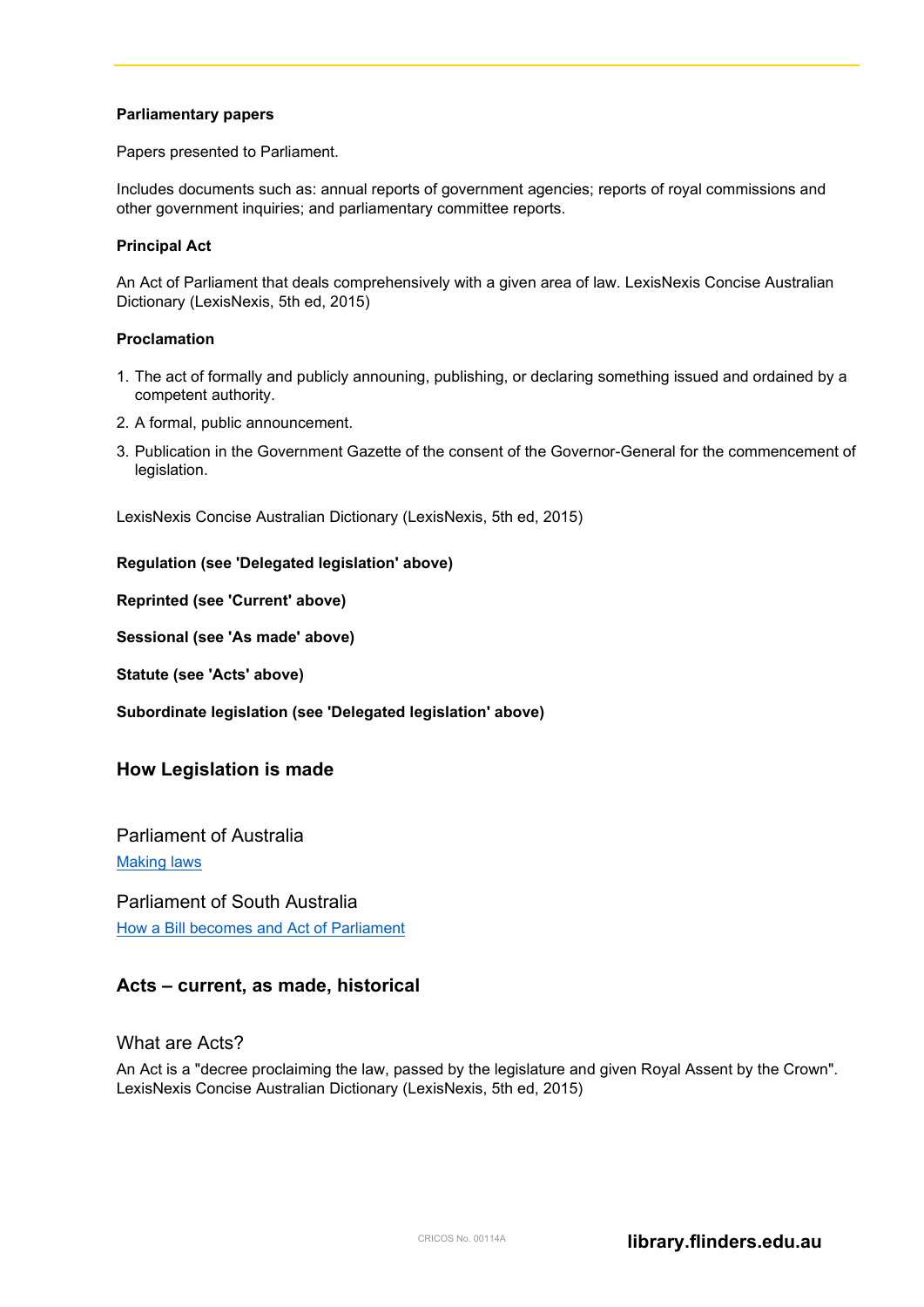What are the different types of Acts? Why should I use Acts?

|                      | AKA reprinted, consolidated                                                                                                             |                                                                                                                                                                                                                                                                                                    |
|----------------------|-----------------------------------------------------------------------------------------------------------------------------------------|----------------------------------------------------------------------------------------------------------------------------------------------------------------------------------------------------------------------------------------------------------------------------------------------------|
| <b>Current Acts</b>  | Is the most recent version of an Act,<br>which incorporates all amendments<br>which have commenced operation.                           | Use to learn how the law stands                                                                                                                                                                                                                                                                    |
| Atcs as made         | AKA numbered, sessional<br>The original version of the Act, as it<br>looked when it first passed<br>subsequent amendments               | Useful for<br>$*$ historical research, to track the history of an Act,<br>to see how it looked at different times<br>Parliament - i.e. not incorporating any * locating amendments (amending Acts can only<br>be found as an Act as made)                                                          |
|                      | AKA historical reprints<br>Historical versions Older versions of an Act which have<br>been superseded (i.e. are no longer<br>in force). | Use to see how an Act stood at an earlier point-in-<br>time                                                                                                                                                                                                                                        |
| <b>Amending Acts</b> | An Act the alters the operation of an<br>learlier Act.<br>LexisNexis Concise Australian<br>Dictionary (LexisNexis, 5th ed, 2015)        | Useful for<br>$*$ historical research, to track the history of an Act,<br>to see how it looked at different times<br>$*$ locating amendments that might not yet have<br>come into force (i.e. have passed Parliament, but<br>have not yet been incorporated into the current<br>version of an Act) |

# Where do I find Acts?

You can generally find Acts

- on Parliamentary websites e.g. SA Legislation, ComLaw
- on legislation websites e.g. AustLII, LawOne

# **Delegated Legislation**

# What is delegated legislation?

Delegated legislation is made by a person or body other than Parliament, under authority granted to that person or body by an Act of Parliament.

Delegated legislation can be

- regulations
- by-laws
- rules
- ordinances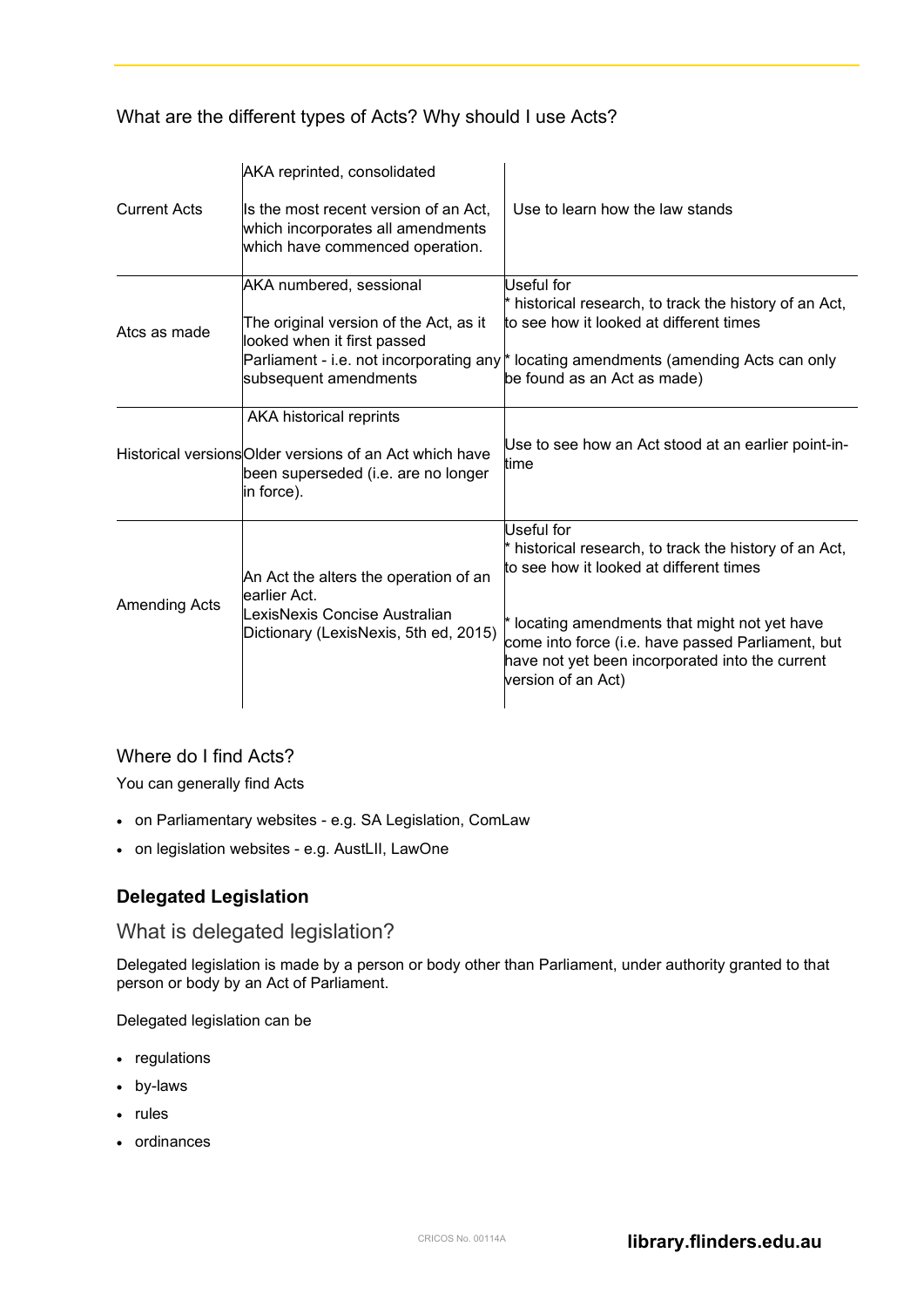• etc.

LexisNexis Concise Australian Dictionary (LexisNexis, 5th ed, 2015)

### Why should I use delegated legislation?

Delegated legislation provides the detail necessary for the effective operation of an Act.

According to the [SA Legislation website,](http://legislation.sa.gov.au/Web/Information/Understanding%20legislation/UnderstandingLegislation.aspx) an Act "must be read together with its subordinate legislation for a full picture of the written law ... on a particular topic."

### Where do I find delegated legislation?

You can generally find delegated legislation

- on Parliamentary websites e.g. SA Legislation, ComLaw
- on legislation websites e.g. AustLII, LawOne

### **Bills**

### What are Bills?

A bill is the draft form of an Act, as introduced into Parliament.

### Why should I use Bills?

- To learn of **upcoming changes** to the law
- To **trace the history** of an Act e.g. what the draft form of the Act looked like when being debated in Parliament

### Where do I find Bills?

You can generally find Bills

- on Parliamentary websites e.g. SA Legislation, ComLaw
- on legislation websites e.g. AustLII, LawOne

# **Explanatory memoranda**

#### What are explanatory memoranda?

An explanatory memorandum is a document issued with a Bill to explain the aims and operation of the proposed legislation.

### Why should I use EMs?

You can use EMs to help interpret legislation.

### Where do I find EMs?

You can generally find EMs where you find Bills

• on Parliamentary websites - e.g. SA Legislation, ComLaw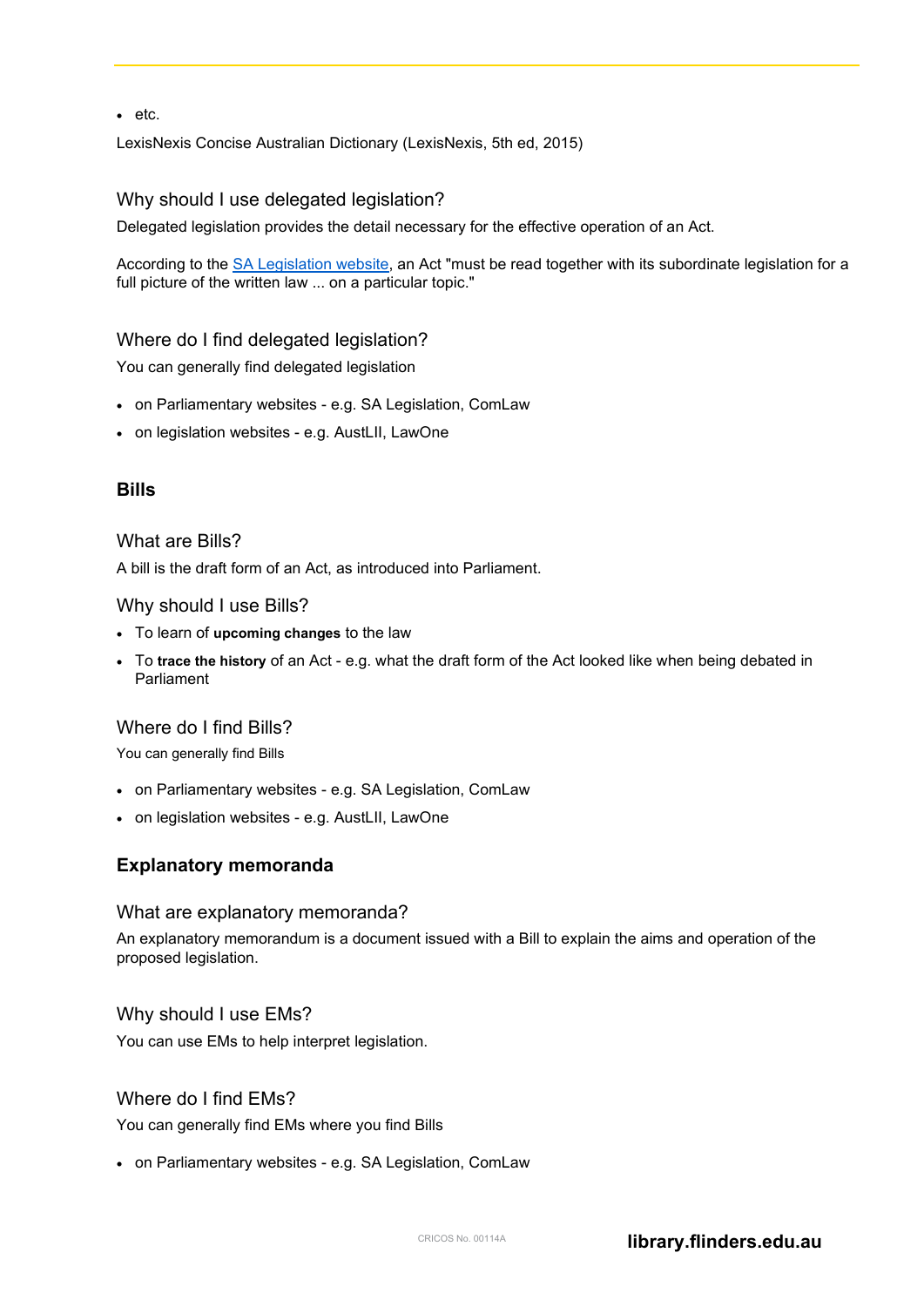• on legislation websites - e.g. AustLII, LawOne

Do all jurisdictions have EMs? If not, where else can I look for similar information? Not all jurisdictions publish EMs - e.g. South Australia generally does not provide an EM.

You can find similar information in the second reading speech in Hansard. During this speech, the minister who introduced the Bill will generally outline in detail the purpose of the Bill.

### **Hansard**

#### What is Hansard?

A record of parliamentary debates and speeches made in Parliament.

### Why should I use Hansard?

To help **interpret** legislation.

In particular, you should refer to

- the second reading speech, where the minister who introduced the Bill outlines in detail the purpose of the Bill
- the debate following the second reading speech, which can sometime lead to amendments to the text of the Bill

#### Where do I find Hansard?

You can find Hansard on parliamentary websites.

# **Parliamentary papers and committee reports**

### What are parliamentary papers?

Papers presented to Parliament.

Includes documents such as

- annual reports of government agencies
- reports of royal commissions and other government inquiries
- parliamentary committee reports

#### Why should I use parliamentary papers and committee reports?

Parliamentary papers, particularly reports of commissions or inquiries, can be very useful.

Sometimes, these reports will suggest changes to the law and lead to the introduction of a Bill.

Other times, these reports will investigate a current Bill.

As such, they can be useful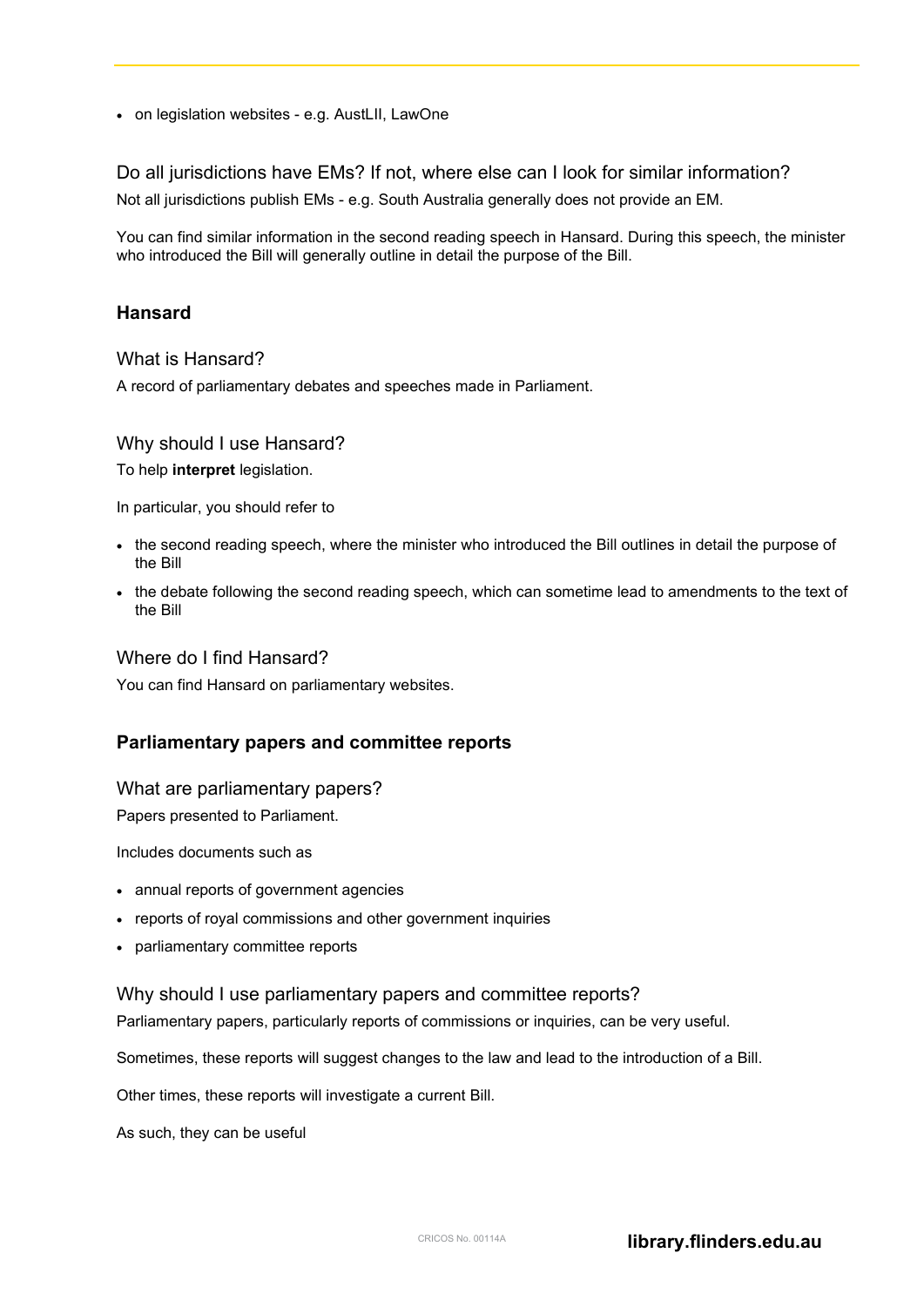- to read in conjunction with an EM or Hansard to determine the purpose of legislation
- when analysing the law or legal system e.g. if it works, if it can be improved, etc.

### Where do I find parliamentary papers and committee reports?

You can often find parliamentary papers and committee reports on parliamentary websites.

Some older papers may only be available in print in the Library.

More information and links can be found on the Legislation Search Smart Guide.

# What about submissions to inquiries? Are these available to read?

Sometimes, yes.

If there is information about the committee or inquiry online, there will often be a link to submissions as well.

### **Gazettes and proclamations**

### What are gazettes?

The Government Gazette is an official journal published by government, containing information such as

- proclamations that bring legislation into operation
- notification of government decisions and subordinate legislation
- public service appointments
- government ternders
- electoral notices

### What are proclamations?

- 1. The act of formally and publicly announing, publishing, or declaring something issued and ordained by a competent authority.
- 2. A formal, public announcement.
- 3. Publication in the Government Gazette of the consent of the Governor-General for the commencement of legislation.

LexisNexis Concise Australian Dictionary (LexisNexis, 5th ed, 2015)

#### Why should I use them?

To find the **commencement date** of legislation - i.e. when the legislation commenced operation

### Where do I find them?

Government Gazettes are generally available online, although older years may only be in print in the Library.